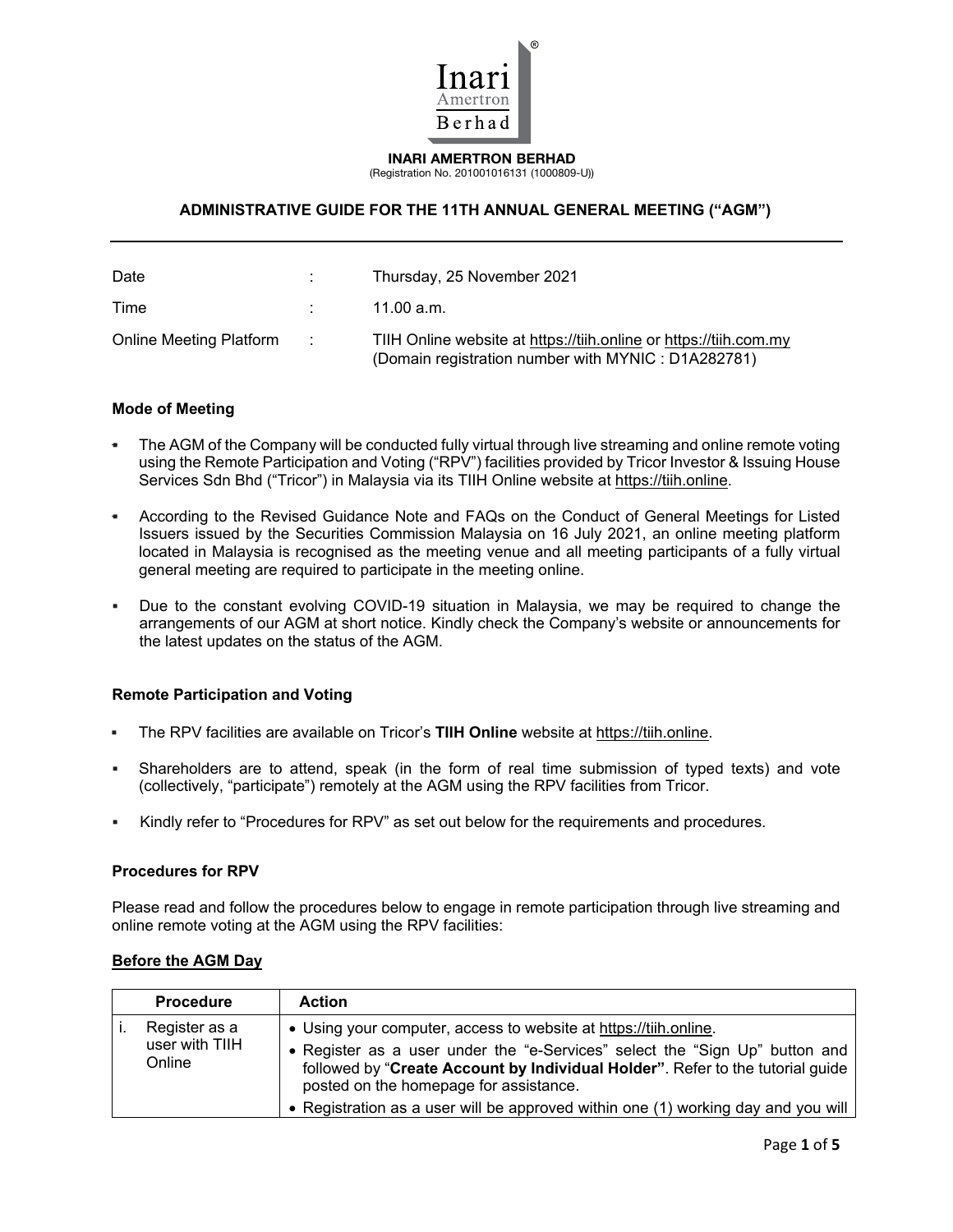|     |                                                  | be notified via e-mail.                                                                                                                                                                                                                                                                                                                  |
|-----|--------------------------------------------------|------------------------------------------------------------------------------------------------------------------------------------------------------------------------------------------------------------------------------------------------------------------------------------------------------------------------------------------|
|     |                                                  | • If you are already a user with TIIH Online, you are not required to register again.<br>You will receive an e-mail to notify you that the remote participation is available<br>for registration at TIIH Online.                                                                                                                         |
| ii. | Submit your<br>request to attend<br>AGM remotely | • Registration is open from Monday, 25 October 2021 until the day of AGM on<br>Thursday, 25 November 2021. Shareholder(s) or proxy(ies) or corporate<br>representative(s) or attorney(s) are required to pre-register their attendance for<br>the AGM to ascertain their eligibility to participate the AGM using the RPV<br>facilities. |
|     |                                                  | • Login with your user ID (i.e. e-mail address) and password and select the<br>corporate event: "(REGISTRATION) INARI 11TH AGM".                                                                                                                                                                                                         |
|     |                                                  | • Read and agree to the Terms & Conditions and confirm the Declaration.                                                                                                                                                                                                                                                                  |
|     |                                                  | • Select "Register for Remote Participation and Voting".                                                                                                                                                                                                                                                                                 |
|     |                                                  | • Review your registration and proceed to register.                                                                                                                                                                                                                                                                                      |
|     |                                                  | • System will send an e-mail to notify that your registration for remote<br>participation is received and will be verified.                                                                                                                                                                                                              |
|     |                                                  | • After verification of your registration against the Record of Depositors as at 16<br>November 2021, the system will send you an e-mail on or after 23 November<br>2021 to approve or reject your registration for remote participation.                                                                                                |
|     |                                                  | (Note: Please allow sufficient time for approval of new user of TIIH Online and<br>registration for the RPV).                                                                                                                                                                                                                            |

# **On the AGM Day**

|     | <b>Procedure</b>                      | <b>Action</b>                                                                                                                                                                                            |
|-----|---------------------------------------|----------------------------------------------------------------------------------------------------------------------------------------------------------------------------------------------------------|
| Τ.  | Login to TIIH<br>Online               | • Login with your user ID and password for remote participation at the AGM at any<br>time from 10.00 a.m. i.e. 1 hour before the commencement of meeting at 11.00<br>a.m. on Thursday, 25 November 2021. |
| ii. | Participate through<br>Live Streaming | • Select the corporate event: "(LIVE STREAM MEETING) INARI 11TH AGM" to<br>engage in the proceedings of the AGM remotely.                                                                                |
|     |                                       | • If you have any question for the Board, you may use the query box to transmit<br>your question. The Board will try to respond to questions submitted by remote<br>participants during the AGM.         |
|     | iii. Online remote<br>voting          | • Voting session will commence from 11.00 a.m. on Thursday, 25 November 2021<br>until a time when the Chairman announces the end of the session.                                                         |
|     |                                       | • Select the corporate event: "(REMOTE VOTING) INARI 11TH AGM" or if you<br>are on the live stream meeting page, you can select "GO TO REMOTE VOTING<br><b>PAGE</b> " button below the Query Box.        |
|     |                                       | • Read and agree to the Terms & Conditions and confirm the Declaration.                                                                                                                                  |
|     |                                       | • Select the CDS account that represents your shareholdings.                                                                                                                                             |
|     |                                       | • Indicate your votes for the resolutions that are tabled for voting.                                                                                                                                    |
|     |                                       | • Confirm and submit your votes.                                                                                                                                                                         |
| İV. | End of remote<br>participation        | • Upon the announcement by the Chairman on the conclusion of the AGM, the<br>Live Streaming will end.                                                                                                    |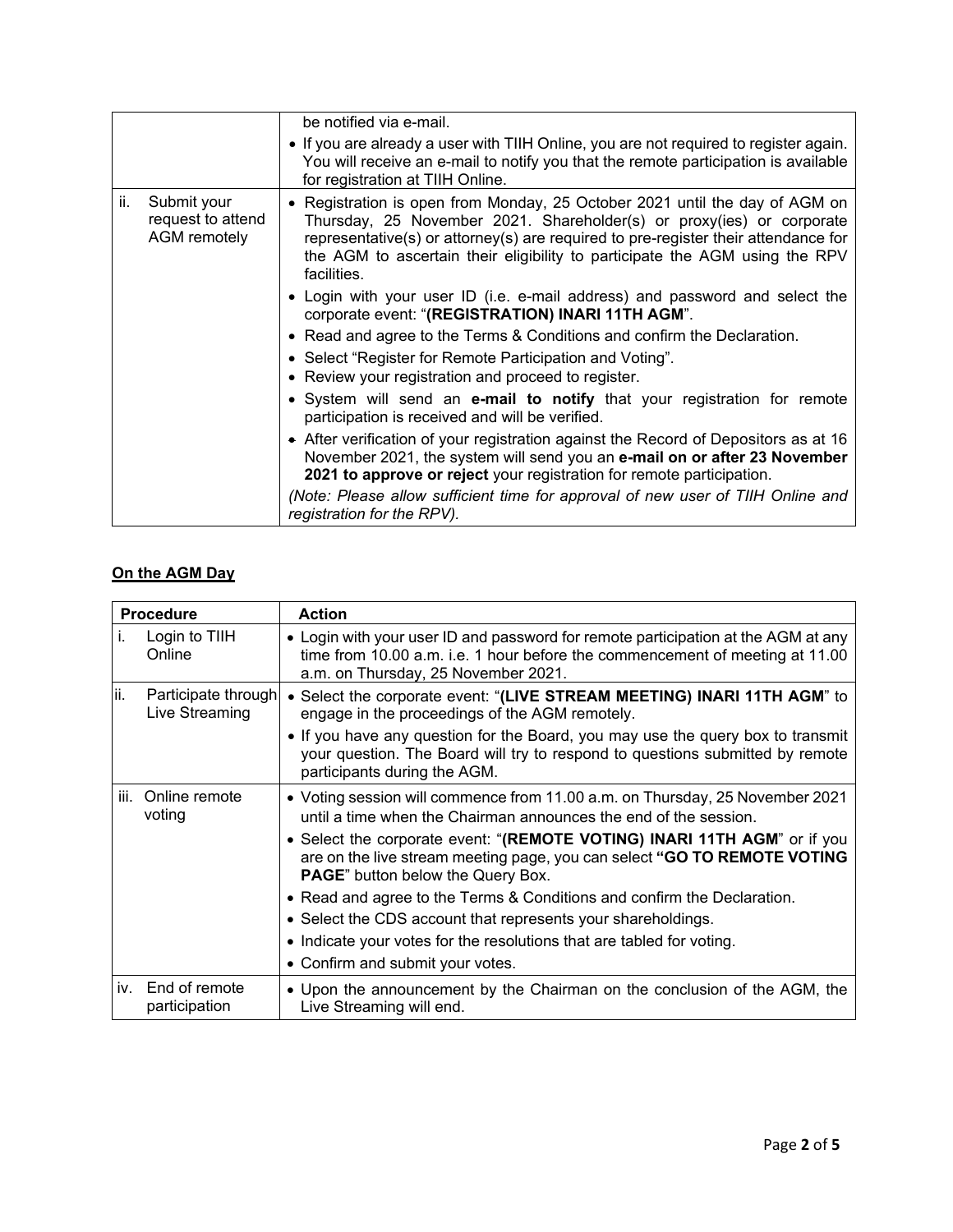Notes to users of the RPV :

- 1. Should your registration for RPV be approved, we will make available to you the rights to join the live stream meeting and to vote remotely. Your login to TIIH Online on the day of meeting will indicate your presence at the virtual meeting.
- 2. The quality of your connection to the live broadcast is dependent on the bandwidth and stability of the internet at your location and the device you use.
- 3. In the event you encounter any issues with logging-in, connection to the live stream meeting or online voting on the meeting day, please call Tricor Help Line at 011-40805616 / 011-40803168 / 011- 40803169 / 011-40803170 for assistance or e-mail to tiih.online@my.tricorglobal.com for assistance.

### **Entitlement to Participate and Appointment of Proxy**

- Only shareholders whose names appear on the **Record of Depositors as at 16 November 2021** shall be eligible to attend, speak and vote at the AGM or appoint proxy(ies) and/or the Chairman of the Meeting to attend and vote on his/her behalf.
- In view that the AGM will be conducted on a fully virtual basis, a shareholder can appoint the Chairman of the Meeting as his/her proxy and indicate the voting instruction in the Form of Proxy.
- If you wish to participate in the AGM yourself, please do not submit any Form of Proxy for the AGM. You will not be allowed to participate in the AGM together with a proxy appointed by you.
- Accordingly, proxy forms and/or documents relating to the appointment of proxy/corporate representative/attorney for the AGM whether in hard copy or by electronic means shall be deposited or submitted in the following manner not later than **Tuesday, 23 November 2021 at 11.00 a.m.**:
	- (i) In hard copy

By hand or post to Tricor Investor & Issuing House Services Sdn Bhd at Unit 32-01, Level 32, Tower A, Vertical Business Suite, Avenue 3, Bangsar South, No. 8, Jalan Kerinchi, 59200 Kuala Lumpur, Malaysia or its Customer Service Centre at Unit G-3, Ground Floor, Vertical Podium, Avenue 3, Bangsar South, No. 8, Jalan Kerinchi, 59200 Kuala Lumpur, Malaysia;

(ii) By electronic form

Alternatively, the proxy forms can be lodged electronically via TIIH Online by following the steps summarised below:

| <b>Procedure</b>                               | <b>Action</b>                                                                                                                                                                                                                                                                                                                                                             |  |
|------------------------------------------------|---------------------------------------------------------------------------------------------------------------------------------------------------------------------------------------------------------------------------------------------------------------------------------------------------------------------------------------------------------------------------|--|
| i. Steps for Individual Shareholders           |                                                                                                                                                                                                                                                                                                                                                                           |  |
| Register as a User<br>with TIIH Online         | • Using your computer, please access the website at https://tiih.online.<br>• Register as a user under the "e-Services". Please refer to the tutorial guide<br>posted on the homepage for assistance.<br>• If you are already a user with TIIH Online, you are not required to register again.                                                                            |  |
| Proceed with<br>submission of<br>form of proxy | • After the release of the Notice of Meeting by the Company, login with your user<br>name (i.e. email address) and password.<br>• Select the corporate event: "INARI 11TH AGM - SUBMISSION OF PROXY<br>FORM".<br>• Read and agree to the Terms and Conditions and confirm the Declaration.<br>• Insert your CDS account number and indicate the number of shares for your |  |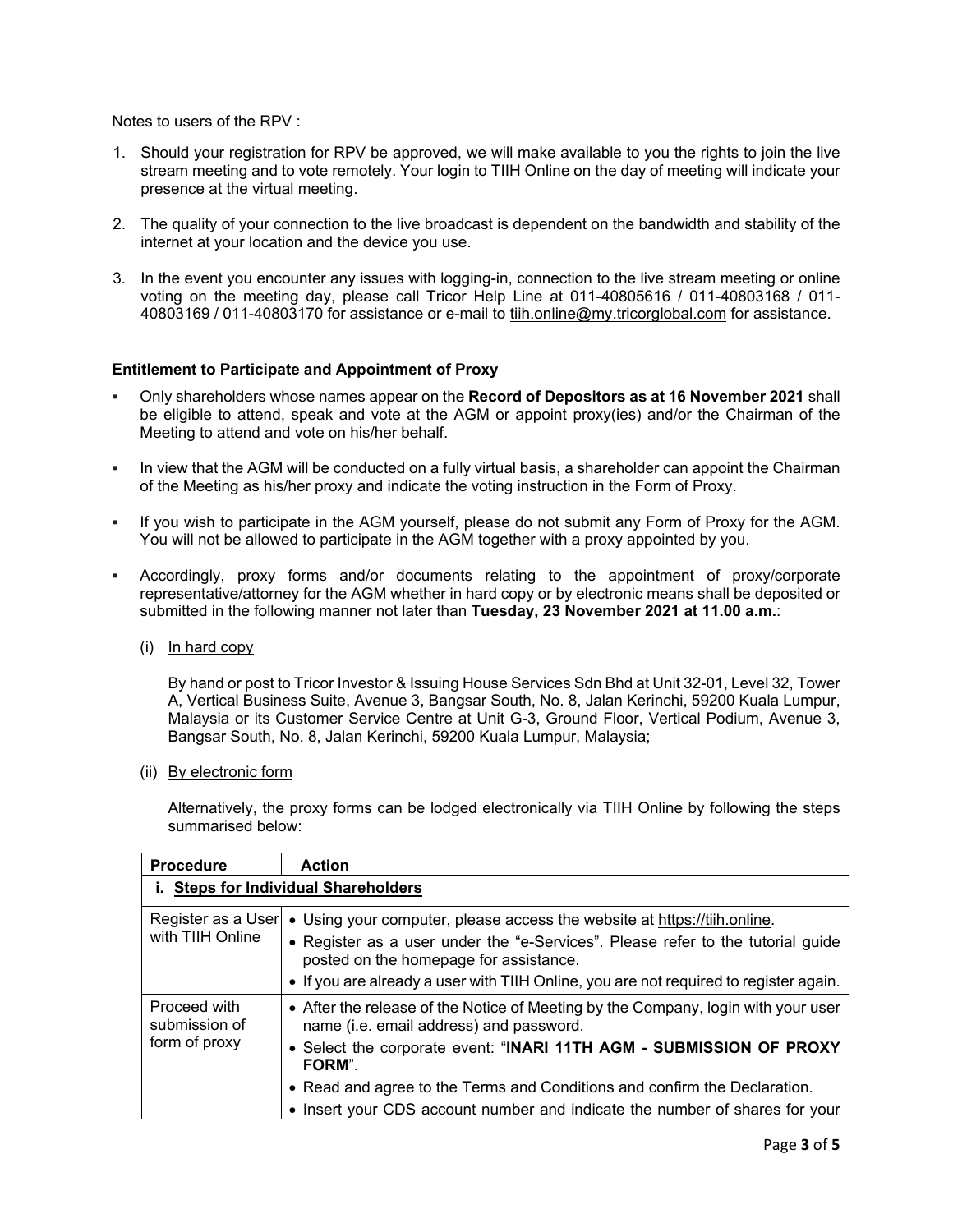|                                                         | proxy(s) to vote on your behalf.                                                                                                                                                                                                                                                                                                                                                                                                                                                                                                                                                                                                                                                                                                                                                                                                                                                                    |  |
|---------------------------------------------------------|-----------------------------------------------------------------------------------------------------------------------------------------------------------------------------------------------------------------------------------------------------------------------------------------------------------------------------------------------------------------------------------------------------------------------------------------------------------------------------------------------------------------------------------------------------------------------------------------------------------------------------------------------------------------------------------------------------------------------------------------------------------------------------------------------------------------------------------------------------------------------------------------------------|--|
|                                                         | • Appoint your proxy(s) and insert the required details of your proxy(s) or appoint<br>the Chairman as your proxy.                                                                                                                                                                                                                                                                                                                                                                                                                                                                                                                                                                                                                                                                                                                                                                                  |  |
|                                                         | • Indicate your voting instructions - FOR or AGAINST, otherwise your proxy will<br>decide on your votes.                                                                                                                                                                                                                                                                                                                                                                                                                                                                                                                                                                                                                                                                                                                                                                                            |  |
|                                                         | • Review and confirm your proxy(s) appointment.                                                                                                                                                                                                                                                                                                                                                                                                                                                                                                                                                                                                                                                                                                                                                                                                                                                     |  |
|                                                         | • Print the form of proxy for your record.                                                                                                                                                                                                                                                                                                                                                                                                                                                                                                                                                                                                                                                                                                                                                                                                                                                          |  |
| ii. Steps for corporation or institutional shareholders |                                                                                                                                                                                                                                                                                                                                                                                                                                                                                                                                                                                                                                                                                                                                                                                                                                                                                                     |  |
| Register as a User<br>with TIIH Online                  | • Access TIIH Online at https://tiih.online.<br>· Under e-Services, the authorised or nominated representative of the<br>corporation or institutional shareholder selects the "Sign Up" button and<br>followed by "Create Account by Representative of Corporate Holder".<br>• Complete the registration form and upload the required documents.<br>• Registration will be verified, and you will be notified by email within one (1) to<br>two (2) working days.<br>• Proceed to activate your account with the temporary password given in the<br>email and re-set your own password.<br>(Note: The representative of a corporation or institutional shareholder must<br>register as a user in accordance with the above steps before he/she can<br>subscribe to this corporate holder electronic proxy submission. Please contact<br>Tricor if you need clarification on the user registration.) |  |
| Proceed with<br>submission of<br>form of proxy          | • Login to TIIH Online at https://tiih.online.<br>• Select the corporate event name: "INARI 11TH AGM - SUBMISSION OF<br><b>PROXY FORM".</b><br>• Agree to the Terms & Conditions and Declaration.<br>• Proceed to download the file format for "Submission of Proxy Form" in<br>accordance with the Guidance Note set therein.<br>• Prepare the file for the appointment of proxies by inserting the required data.<br>. Login to TIIH Online, select corporate event name: "INARI 11TH AGM -<br><b>SUBMISSION OF PROXY FORM".</b><br>• Proceed to upload the duly completed proxy appointment file.<br>• Select "Submit" to complete your submission.<br>• Print the confirmation report of your submission for your record.                                                                                                                                                                       |  |

 A shareholder who has appointed a proxy/authorised representative/attorney to participate in the 11th AGM via RPV must request his/her proxy/authorised representative/attorney to register himself/herself for RPV at TIIH Online website at https://tiih.online. Please refer to "Procedures for RPV".

# **Voting at Meeting**

- The voting at the AGM will be conducted on a poll pursuant to Paragraph 8.29A of the Main Market Listing Requirements of Bursa Malaysia Securities Berhad ("Bursa Malaysia"). The Company has appointed Tricor to conduct the poll voting electronically ("e-voting") via Tricor e-Vote application ("Tricor e-Vote App").
- Shareholders can proceed to vote on the resolutions at any time from the commencement of the AGM at 11.00 a.m. on 25 November 2021 but before the end of the voting session which will be announced by the Chairman of the Meeting. Kindly refer to "Procedures to RPV" provided above for guidance on how to vote remotely via TIIH Online.